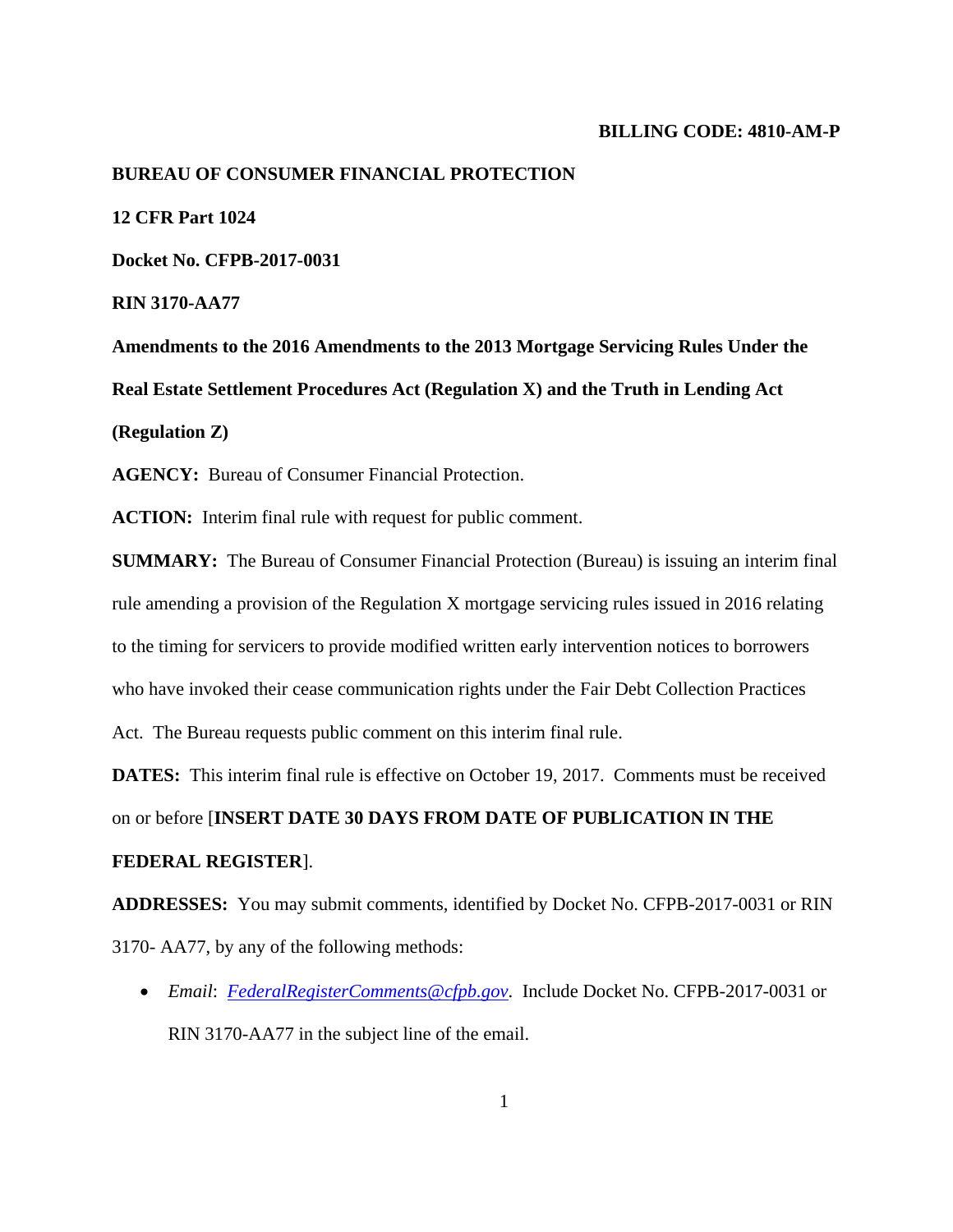- *Federal eRulemaking Portal*: *http://www.regulations.gov*. Follow the instructions for submitting comments.
- *Mail*: Monica Jackson, Office of the Executive Secretary, Consumer Financial Protection Bureau, 1700 G Street, NW, Washington, DC 20552.
- *Hand Delivery / Courier*: Monica Jackson, Office of the Executive Secretary, Consumer Financial Protection Bureau, 1700 G Street, NW, Washington, DC 20552. *Instructions*: All submissions should include the agency name and docket number or

Regulatory Information Number (RIN) for this rulemaking. Because paper mail in the Washington, DC area and at the Bureau is subject to delay, commenters are encouraged to submit comments electronically. In general, all comments received will be posted without change to *http://www.regulations.gov*. In addition, comments will be available for public inspection and copying at 1700 G Street, NW, Washington, DC 20552, on official business days between the hours of 10 a.m. and 5:00 p.m. Eastern Time. You can make an appointment to inspect the documents by telephoning 202–435–7275.

All comments, including attachments and other supporting materials, will become part of the public record and subject to public disclosure. Sensitive personal information, such as account numbers or Social Security numbers, should not be included. Comments will not be edited to remove any identifying or contact information.

**FOR FURTHER INFORMATION CONTACT:** Joel L. Singerman, Counsel; or William R. Corbett or Laura A. Johnson, Senior Counsels, Office of Regulations, at 202–435–7700 or *https://reginquiries.consumerfinance.gov/*.

# **SUPPLEMENTARY INFORMATION:**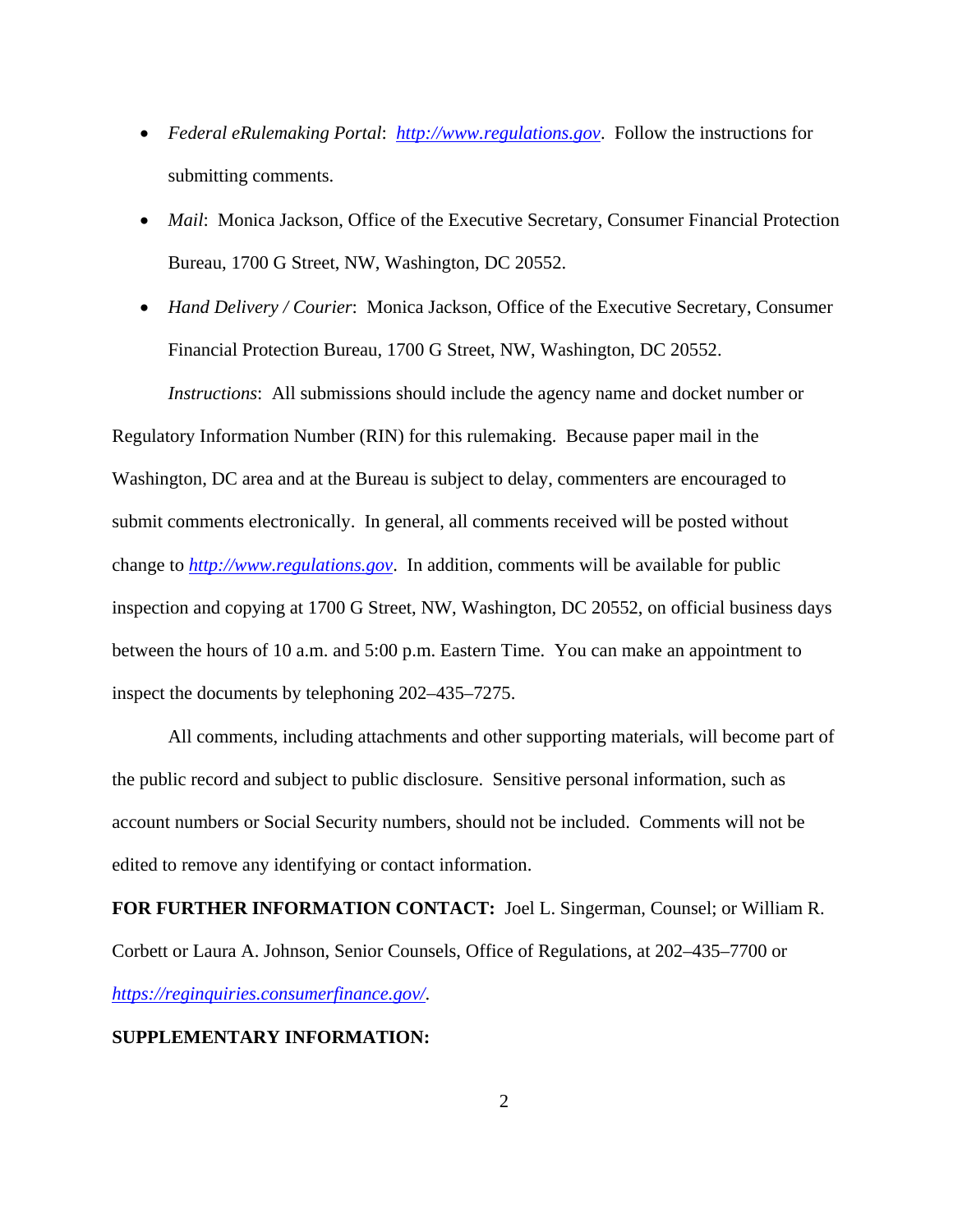## **I. Summary of the Interim Final Rule**

On August 4, 2016, the Bureau issued the Amendments to the 2013 Mortgage Rules Under the Real Estate Settlement Procedures Act (Regulation X) and the Truth in Lending Act (Regulation Z) (2016 Mortgage Servicing Final Rule) amending certain of the Bureau's mortgage servicing rules.<sup>1</sup> The Bureau has learned, through its outreach in support of industry's implementation of the 2016 Mortgage Servicing Final Rule, that certain technical aspects of the rule relating to the timing for servicers to provide modified written early intervention notices to borrowers who have invoked their cease communication rights under the Fair Debt Collection Practices Act (FDCPA) may create unintended challenges in implementation. To alleviate any unintended challenges and facilitate timely provision of written early intervention notices to these borrowers, the Bureau is issuing this interim final rule to address the provision in Regulation X, which would otherwise become effective October 19,  $2017<sup>2</sup>$ .

Among other things, the 2016 Mortgage Servicing Final Rule addresses Regulation X's provision regarding early intervention requirements when a borrower has invoked the cease communication right under the FDCPA. $3$  Under that provision (and with certain exceptions not applicable here), a servicer subject to the FDCPA with respect to that borrower's loan must provide a modified written early intervention notice to that borrower on a periodic basis but is prohibited from doing so more than once during any 180-day period.

 $\overline{a}$ 

<sup>&</sup>lt;sup>1</sup> 81 FR 72160 (Oct. 19, 2016).

<sup>&</sup>lt;sup>2</sup> The Bureau is addressing in a separate proposed rule another disclosure timing provision of the 2016 Mortgage Servicing Final Rule that would otherwise become effective April 19, 2018.

<sup>&</sup>lt;sup>3</sup> The provisions of Regulation X discussed herein were amended by the 2016 Mortgage Servicing Final Rule but are not effective until October 19, 2017. To simplify review of this notice and differentiate between those amendments and this proposed rule, this notice generally refers to the 2016 amendments as though they already are in effect.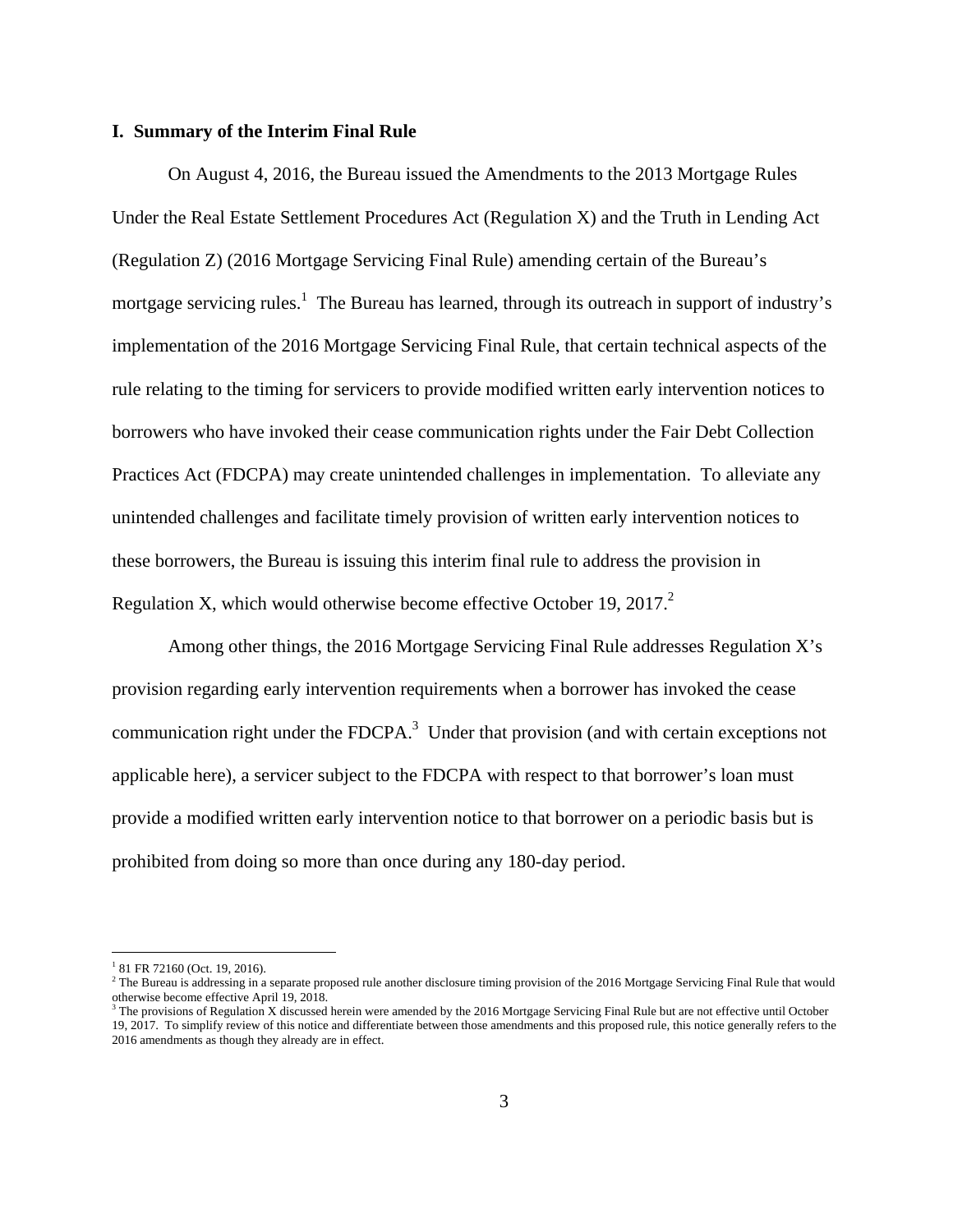Based on feedback received through its efforts to support industry implementation of the 2016 Mortgage Servicing Final Rule, the Bureau understands that there is concern among some servicers that this 180-day prohibition in §  $1024.39(d)(3)(iii)$ , read in conjunction with the early intervention provision's other timing requirements regarding written notices, requires servicers to provide the notice exactly on the 180th day after providing a prior notice. The Bureau did not intend this result and is concerned that the provision imposes too narrow a window for compliance and may provide insufficient guidance as to when and how servicers comply with the timing requirements under certain circumstances. Thus (and as explained in further detail below), the Bureau is issuing this interim final rule to amend  $\S 1024.39(d)(3)(iii)$  to give servicers a 10-day window to provide the modified notice at the end of the 180-day period.

The Bureau believes that the interim final rule provides clearer and more flexible standards than the timing requirements adopted in the 2016 Mortgage Servicing Final Rule, offering greater certainty for implementation and compliance, without undermining important borrower protections relating to early intervention. The Bureau seeks public comment on this interim final rule.

#### **II. Background**

1

# *A. 2016 Mortgage Servicing Final Rule and Implementation Support*

In August 2016, the Bureau issued the 2016 Mortgage Servicing Final Rule, which amends certain of the Bureau's mortgage servicing rules in Regulations X and  $Z^4$ . Most of these

<sup>4</sup> 81 FR 72160 (Oct. 19, 2016). The amendments cover nine major topics and focus primarily on clarifying, revising, or amending provisions regarding force-placed insurance notices, policies and procedures, early intervention, and loss mitigation requirements under Regulation X's servicing provisions; and prompt crediting and periodic statement requirements under Regulation Z's servicing provisions. The amendments also address proper compliance regarding certain servicing requirements when a person is a potential or confirmed successor in interest, is a debtor in bankruptcy, or sends a cease communication request under the FDCPA.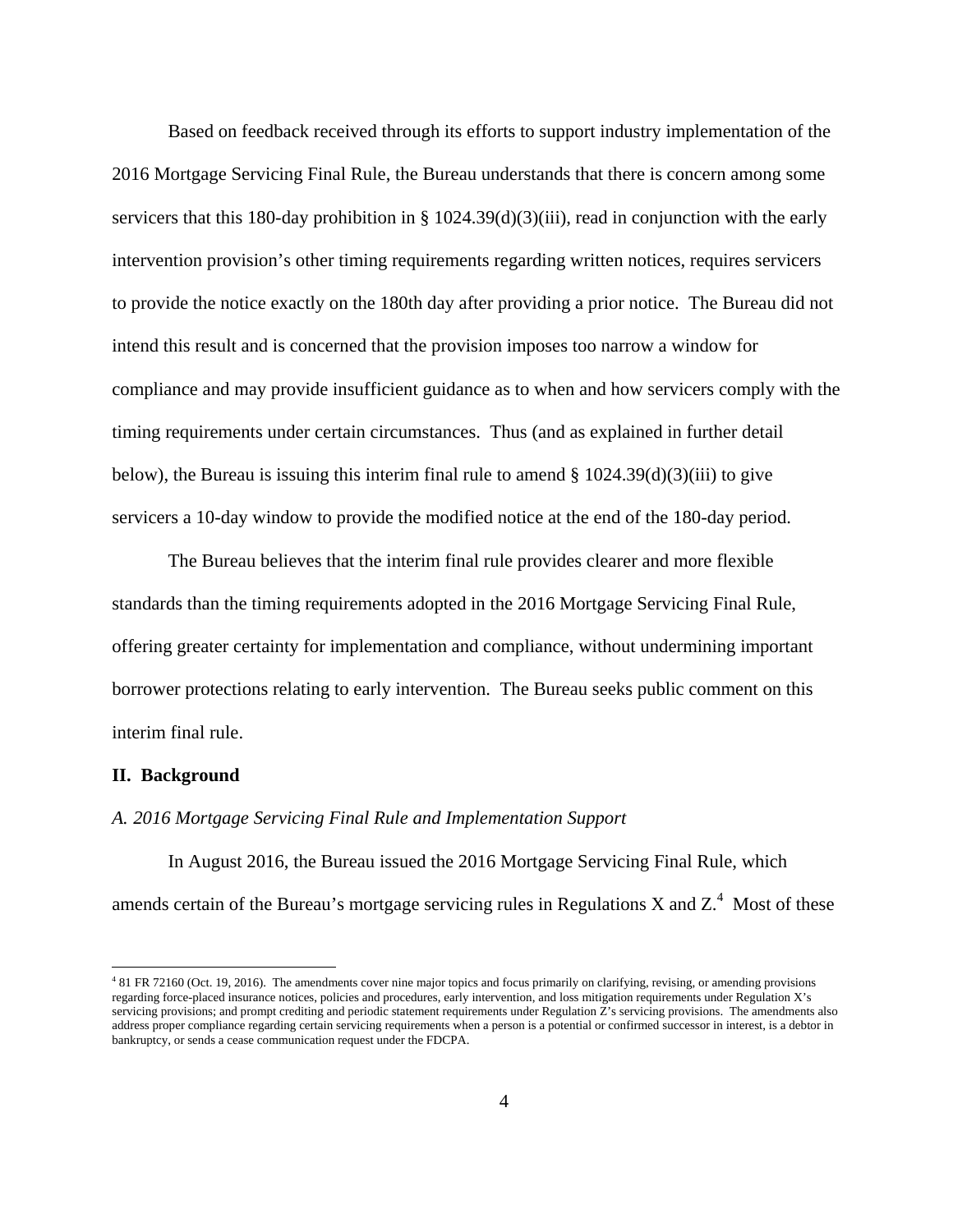rules become effective on October 19, 2017, except that the provisions relating to bankruptcy periodic statements and successors in interest become effective on April 19, 2018. The Bureau has worked to support implementation by providing an updated compliance guide, other implementation aids, a technical corrections final rule,<sup>5</sup> policy guidance regarding early compliance,<sup>6</sup> and informal guidance in response to regulatory inquiries. Information regarding the Bureau's implementation support initiative and available implementation resources can be found on the Bureau's regulatory implementation website at

# *https://www.consumerfinance.gov/policy-compliance/guidance/implementation-*

*guidance/mortserv/*. Based on its ongoing outreach, the Bureau believes that industry has made substantial implementation progress regarding the 2016 Mortgage Servicing Final Rule. However, as discussed herein, the Bureau believes that a limited disclosure timing provision under Regulation X from the 2016 Mortgage Servicing Final Rule may pose unintended implementation challenges and is appropriate to address in an interim final rule before it goes into effect.

# *B. Purpose and Scope of Interim Final Rule*

 $\overline{a}$ 

As a result of feedback and questions received from servicers, the Bureau has decided to issue an interim final rule amending Regulation X relating to the timing for servicers to provide modified written early intervention notices to borrowers who have invoked their cease communication rights under the FDCPA. The Bureau believes this interim final rule provides

 $<sup>5</sup>$  Amendments to the 2013 Mortgage Rules Under the Real Estate Settlement Procedures Act (Regulation X) and the Truth in Lending Act</sup> (Regulation Z); Correction, 82 FR 30947 (July 5, 2017).

<sup>&</sup>lt;sup>6</sup> Policy Guidance on Supervisory and Enforcement Priorities Regarding Early Compliance With the 2016 Amendments to the 2013 Mortgage Rules Under the Real Estate Settlement Procedures Act (Regulation X) and the Truth in Lending Act (Regulation Z), 82 FR 29713 (June 30, 2017).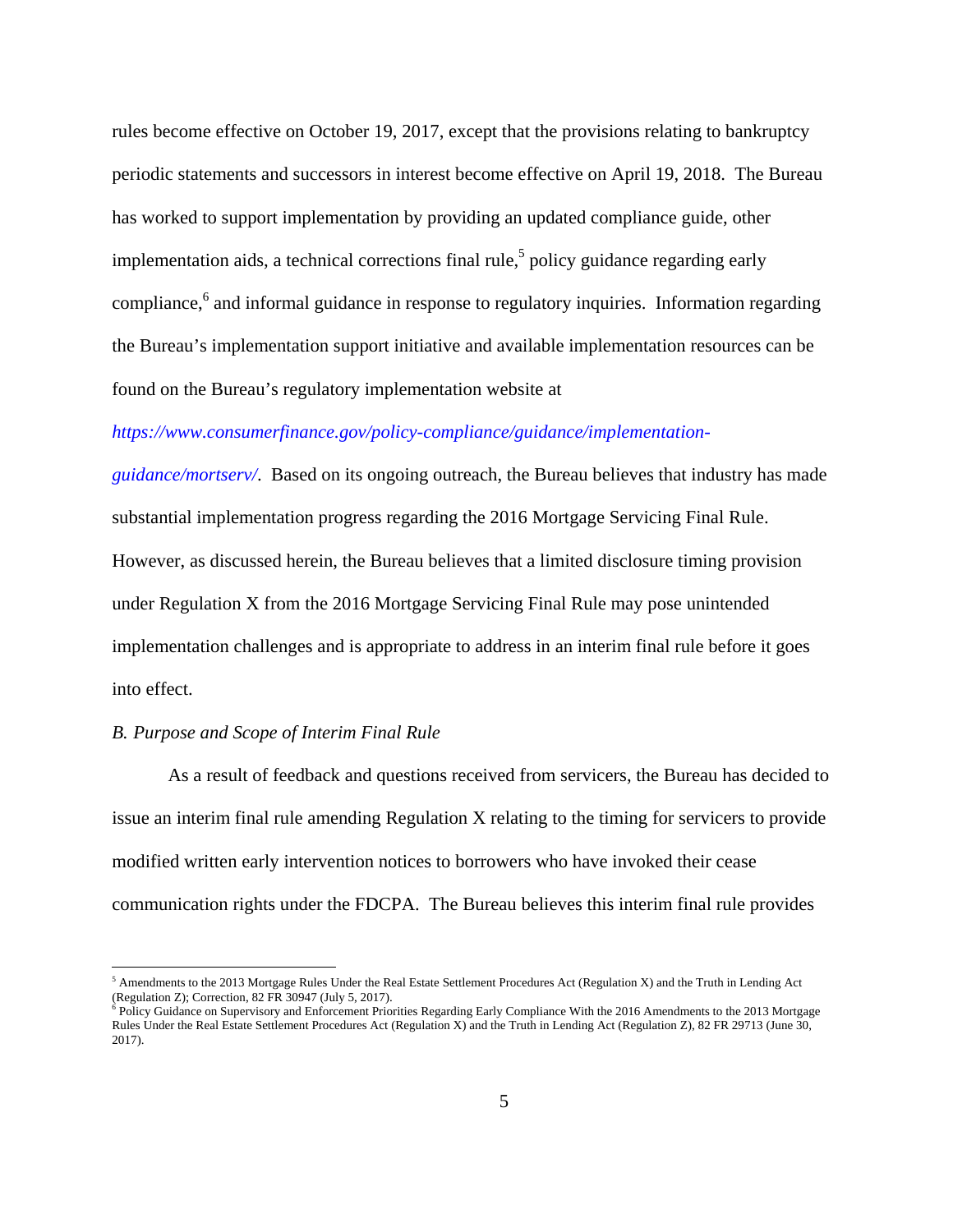clearer and more flexible standards than the timing requirements adopted in the 2016 Mortgage Servicing Final Rule, offering greater certainty for implementation and compliance, while also not undermining borrower protections.

# **III. Legal Authority**

The Bureau is issuing this interim final rule pursuant to its authority under RESPA and the Dodd-Frank Wall Street Reform and Consumer Protection Act (Dodd-Frank Act), $\frac{7}{7}$  including the authorities discussed below. This interim final rule amends a provision previously adopted by the Bureau in the 2016 Mortgage Servicing Final Rule. In doing so, the Bureau relied on one or more of the authorities discussed below, as well as other authority. The Bureau is issuing this interim final rule in reliance on the same authority and for the same reasons relied on in adopting the relevant provisions of the 2016 Mortgage Servicing Final Rule, as discussed in detail in the Legal Authority and Section-by-Section Analysis parts of the 2016 Mortgage Servicing Final Rule.

# *A. RESPA*

Section 19(a) of RESPA, 12 U.S.C. 2617(a), authorizes the Bureau to prescribe such rules and regulations, to make such interpretations, and to grant such reasonable exemptions for classes of transactions, as may be necessary to achieve the purposes of RESPA, which include its consumer protection purposes. In addition, section  $6(j)(3)$  of RESPA, 12 U.S.C. 2605 $(j)(3)$ , authorizes the Bureau to establish any requirements necessary to carry out section 6 of RESPA, and section  $6(k)(1)(E)$  of RESPA, 12 U.S.C. 2605 $(k)(1)(E)$ , authorizes the Bureau to prescribe regulations that are appropriate to carry out RESPA's consumer protection purposes. The

 7 Public Law 111–203, 1245 Stat. 11376 (2010).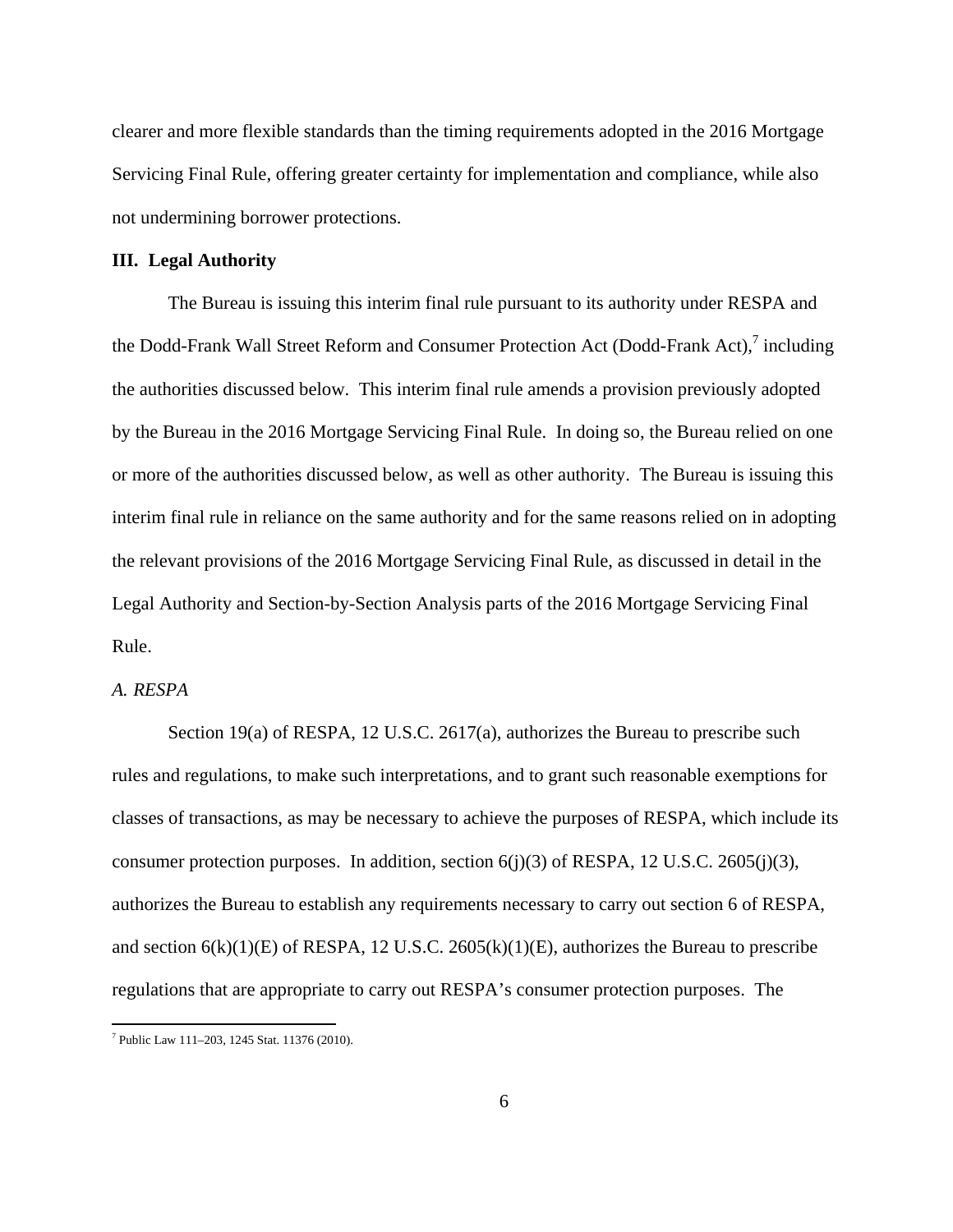amendments or clarifications to Regulation X in the interim final rule are intended to achieve some or all these purposes.

# *B. The Dodd-Frank Act*

Section 1022(b)(1) of the Dodd-Frank Act, 12 U.S.C. 5512(b)(1), authorizes the Bureau to prescribe rules "as may be necessary or appropriate to enable the Bureau to administer and carry out the purposes and objectives of the Federal consumer financial laws, and to prevent evasions thereof." RESPA and title X of the Dodd-Frank Act are Federal consumer financial laws.

Section 1032(a) of the Dodd-Frank Act, 12 U.S.C. 5532(a), provides that the Bureau "may prescribe rules to ensure that the features of any consumer financial product or service, both initially and over the term of the product or service, are fully, accurately, and effectively disclosed to consumers in a manner that permits consumers to understand the costs, benefits, and risks associated with the product or service, in light of the facts and circumstances." The authority granted to the Bureau in section 1032(a) of the Dodd-Frank Act is broad and empowers the Bureau to prescribe rules regarding the disclosure of the "features" of consumer financial products and services generally. Accordingly, the Bureau may prescribe rules containing disclosure requirements even if other Federal consumer financial laws do not specifically require disclosure of such features.

Section 1032(c) of the Dodd-Frank Act, 12 U.S.C. 5532(c), provides that, in prescribing rules pursuant to section 1032 of the Dodd-Frank Act, the Bureau "shall consider available evidence about consumer awareness, understanding of, and responses to disclosures or communications about the risks, costs, and benefits of consumer financial products or services." Accordingly, in issuing the interim final rule to amend provisions authorized under section

7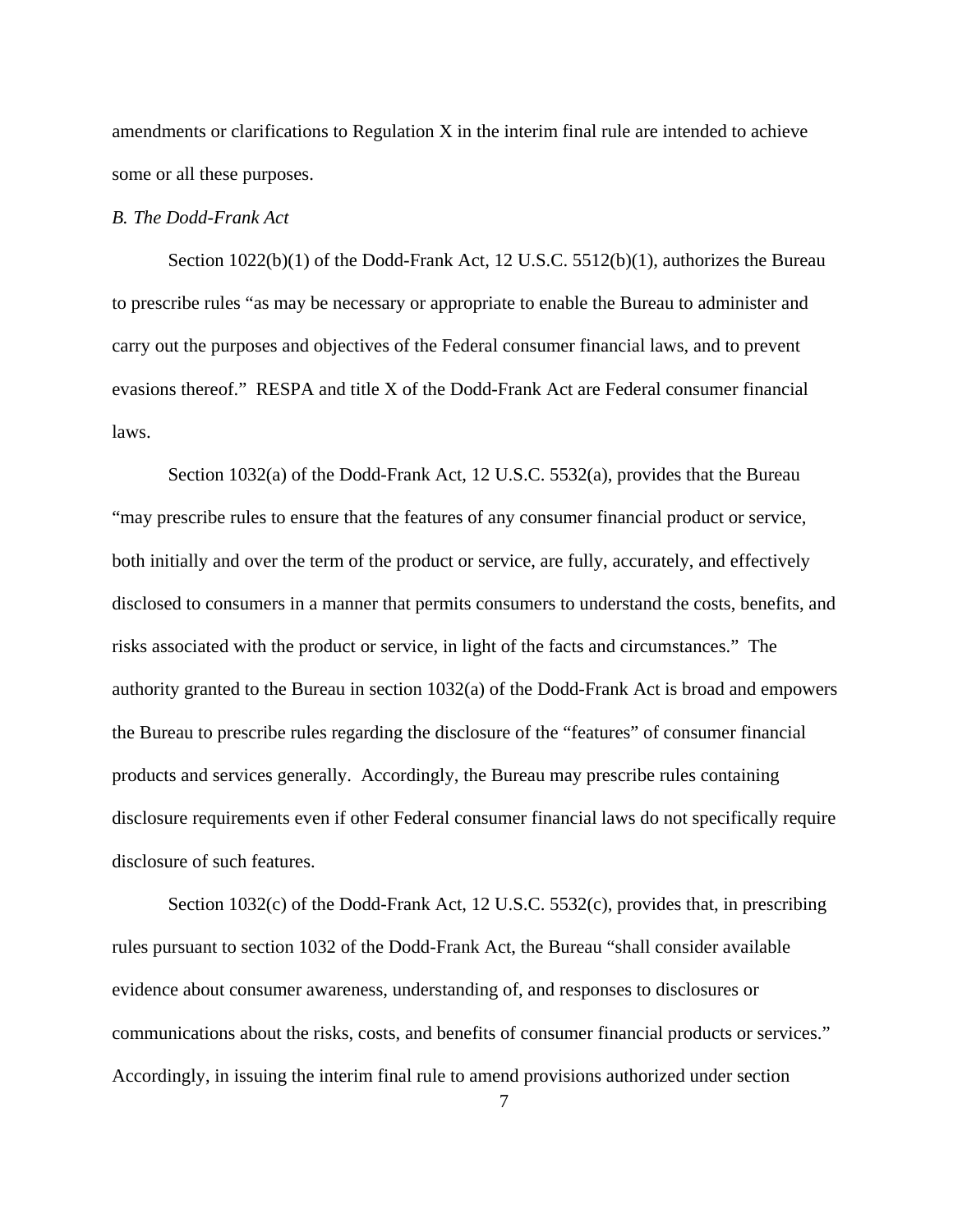1032(a) of the Dodd-Frank Act, the Bureau has considered available studies, reports, and other evidence about consumer awareness, understanding of, and responses to disclosures or communications about the risks, costs, and benefits of consumer financial products or services.

# **IV. Administrative Procedure Act**

To the extent that notice and comment would otherwise be required, the Bureau finds that there is good cause to publish this interim final rule without notice and comment and for the rule to be effective less than 30 days after publication. *See* 5 U.S.C. 553(b)(3)(B), (d)(3). As explained elsewhere in this rule, the Bureau has heard concerns from servicers that the 180-day prohibition in current  $\S 1024.39(d)(3)(iii)$  requires them to provide the modified early intervention notice to delinquent borrowers who have invoked their right to cease communication under the FDCPA exactly on the 180th day after providing a prior notice. The Bureau did not intend this result and is concerned that current § 1024.39(d)(3)(iii) imposes too narrow a window for compliance and could cause legal risk for servicers, particularly when the 180th day falls on a Saturday, Sunday, or public holiday. This interim final rule amends § 1024.39(d)(3)(iii) to give servicers a 10-day window to provide the modified notice at the end of the 180-day period. The Bureau believes that this amendment will offer greater certainty for implementation and compliance, while also not undermining borrower protections. The Bureau finds that it would be impracticable to provide notice and comment before finalizing this rule because § 1024.39(d)(3)(iii) would otherwise become effective on October 19, 2017, and could cause unintended challenges in the implementation of the notice requirement. For similar reasons, the Bureau finds that it is impracticable to provide a 30-day period between publication of this rule and its effective date. The Bureau is requesting comment on this rule. Based on any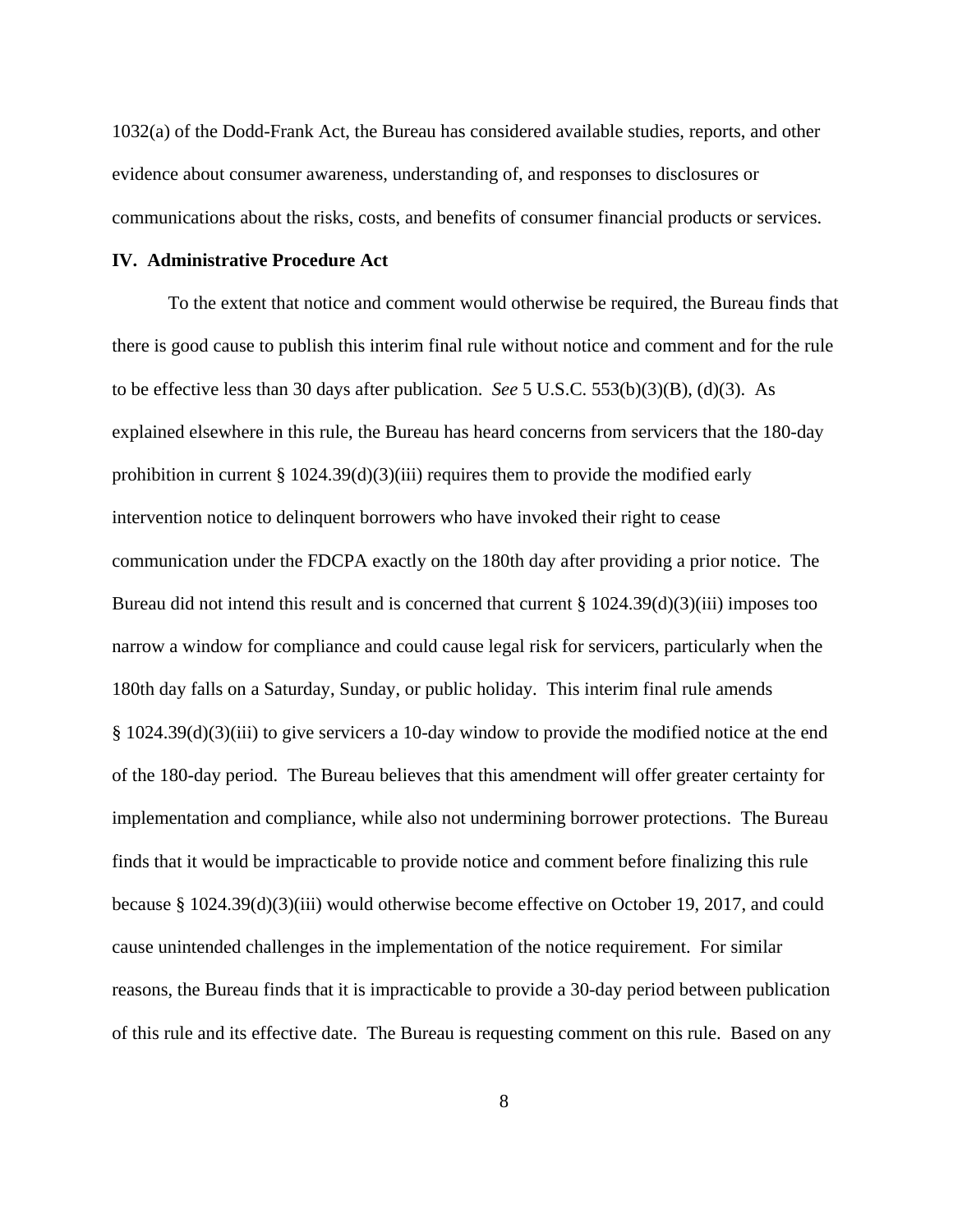comments received (and mindful of the need to avoid market disruption), the Bureau will consider whether to revisit this rule.

#### **V. Section-by-Section Analysis**

*A. Regulation X.* 

*Section 1024.39 Early Intervention Requirements for Certain Borrowers 39(d) Fair Debt Collection Practices Act—Partial Exemption.* 

*39(d)(3).* 

1

In this interim final rule, the Bureau is amending  $\S 1024.39(d)(3)(iii)$  to specify in more detail when a servicer must provide the modified written early intervention notice, as required by § 1024.39(b) and (d), at the end of the 180-day period after the servicer provided a prior written notice. In general, § 1024.39(d) provides a partial exemption from the early intervention requirements for servicers that are subject to the FDCPA with respect to borrowers who have invoked their cease communication rights pursuant to section  $805(c)$  of the FDCPA.<sup>8</sup> Section 1024.39(d)(3) requires servicers to provide a modified written early intervention notice to those borrowers under certain circumstances, but § 1024.39(d)(3)(iii) prohibits a servicer from providing the modified notice more than once during any 180-day period. As revised under this interim final rule, § 1024.39(d)(3)(iii) gives servicers a 10-day window to provide the required notices at the end of the 180-day period. In particular, revised  $\S$  1024.39(d)(3)(iii) retains the 180-day prohibition and also specifies: (1) if a borrower is 45 days or more delinquent at the end

<sup>8</sup> This section-by-section analysis discusses § 1024.39(d) generally in terms of a borrower's cease communication notification and its effect on a servicer's obligations under the early intervention requirements, but the provision applies equally to a borrower's notice to the servicer that the borrower refuses to pay a debt. *See* FDCPA section 805(c) (''If a consumer notifies a debt collector in writing that the consumer refuses to pay a debt or that the consumer wishes the debt collector to cease further communication with the consumer, the debt collector shall not communicate further with the consumer with respect to such debt . . . .'').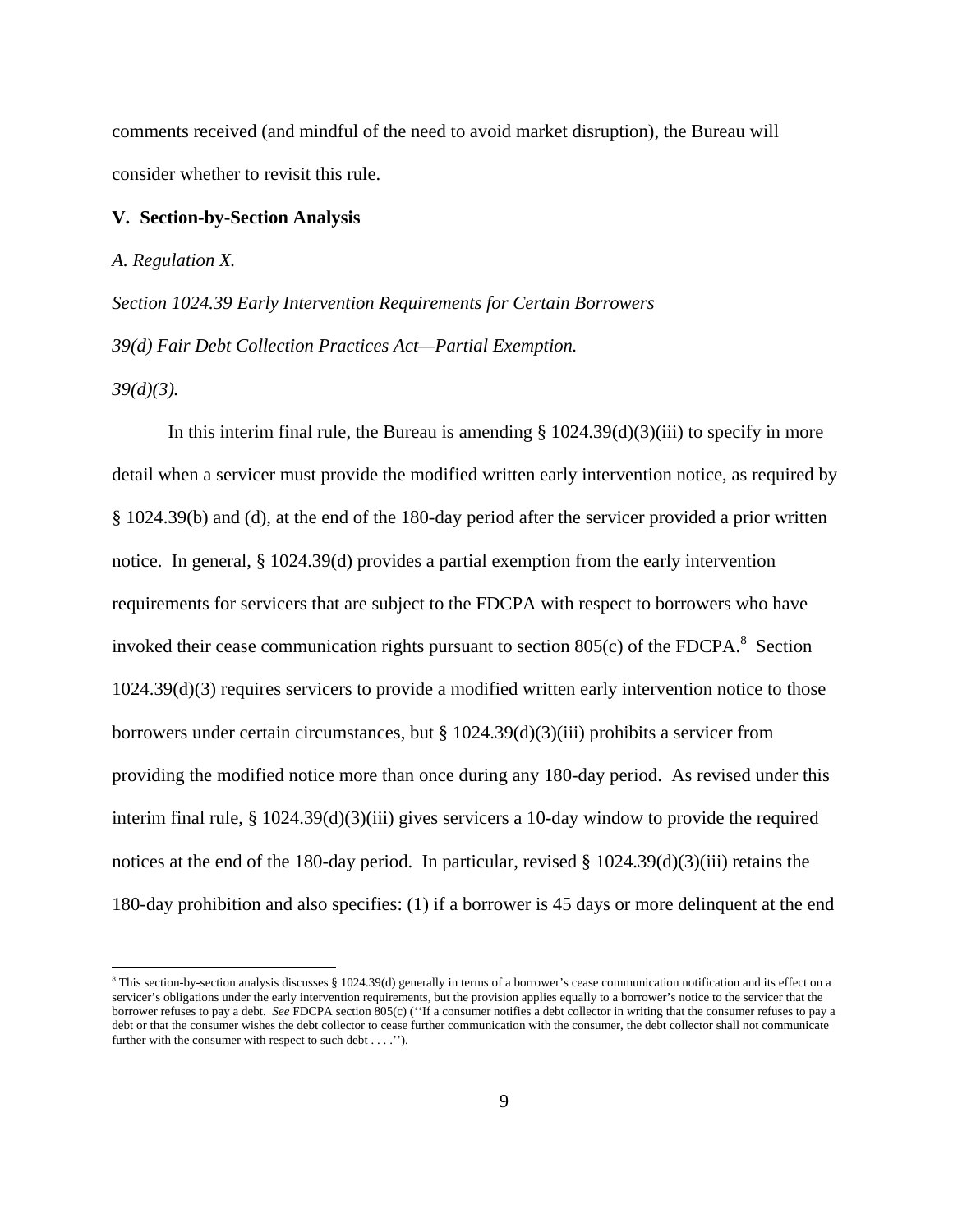of any 180-day period after the servicer has provided the written notice, a servicer must provide the written notice again no later than 190 days after the provision of the prior written notice, and (2) if a borrower is less than 45 days delinquent at the end of any 180-day period after the servicer has provided the written notice, a servicer must provide the written notice again no later than 45 days after the payment due date for which the borrower remains delinquent or 190 days after the provision of the prior written notice, whichever is later.

Section 1024.39(b) generally requires that a servicer provide a written early intervention notice prior to the 45th day of delinquency, and again no later than 45 days after each payment due date so long as the borrower remains delinquent. Section 1024.39(b) further provides that a servicer is not required to provide a notice more than once in any 180-day period, but also that a servicer must provide the written notice no more than 180 days after the servicer has previously provided the notice if the borrower remains delinquent and is 45 days or more delinquent at the end of the 180-day period.

Among other things, § 1024.39(d) modifies the timing requirements for providing the written notice required by § 1024.39(b) when a borrower has invoked the cease communication right under the FDCPA. Under § 1024.39(d)(2), a servicer subject to the FDCPA with respect to that borrower's loan is exempt from the written notice requirements of § 1024.39(b), but only if no loss mitigation option is available, or while any borrower on that mortgage loan is a debtor in bankruptcy. If neither of those conditions is met, § 1024.39(d)(3) provides that the servicer must comply with the written notice requirements of  $\S 1024.39(b)$ , as modified by  $\S 1024.39(d)(3)(i)$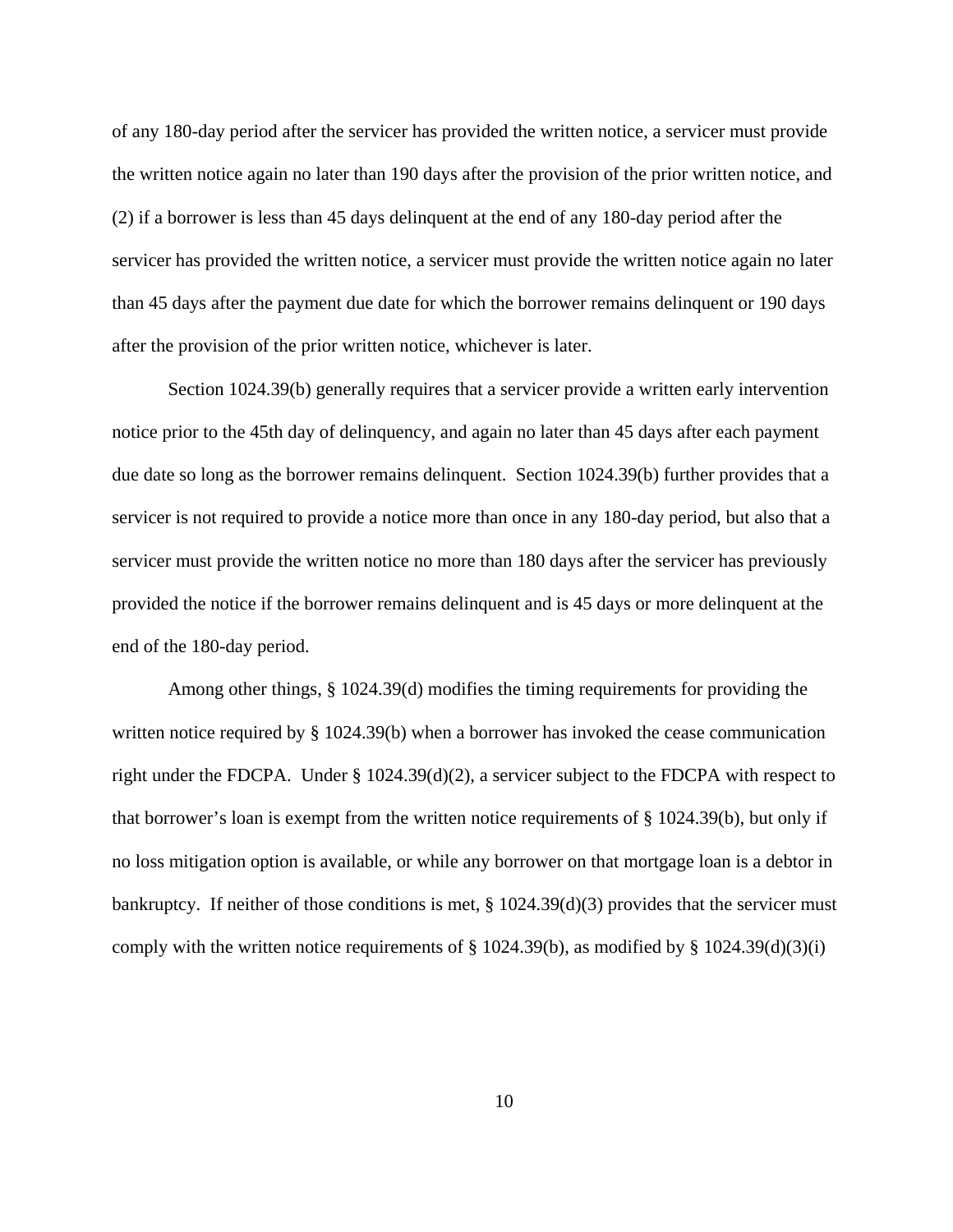through (iii). $\degree$  The relevant provision for purposes of this interim final rule is § 1024.39(d)(3)(iii), which prohibits a servicer from providing the written notice more than once during any 180-day period. In the preamble to the 2016 Mortgage Servicing Final Rule, the Bureau noted that this 180-day prohibition reduces the risk that the modified written early intervention notice will be used to undermine a borrower's cease communication right under FDCPA section 805(c).

Concurrently with the 2016 Mortgage Servicing Final Rule, the Bureau issued an interpretive rule constituting an advisory opinion under FDCPA section 813(e), 15 U.S.C. 1692k(e), that, in part, interprets the FDCPA cease communication provisions in relation to the written early intervention requirements in Regulation  $X<sup>10</sup>$ . Specifically, the interpretive rule provides a safe harbor from liability under FDCPA section 805(c) where a servicer that is a debt collector with respect to a mortgage loan is required by  $\S$  1024.39(d)(3) to provide a modified written early intervention notice to a borrower who has invoked the cease communication right.

After issuing the 2016 Mortgage Servicing Final Rule and the interpretive rule, the Bureau received several inquiries about how § 1024.39(d)(3)(iii) modifies § 1024.39(b)'s timing requirements. Section 1024.39(b) does not require a notice more than once in a 180-day period but, except as otherwise provided in § 1024.39(d)(3)(iii), permits more frequent provision of the written notices. It also provides that, if a borrower is 45 days or more delinquent at the end of any 180-day period after the servicer has provided the written notice, a servicer must provide the

1

<sup>&</sup>lt;sup>9</sup> Section 1024.39(d)(3)(i) requires that the notice include a statement that the servicer may or intends to invoke its specified remedy of foreclosure and states that Model clause MS–4(D) in appendix MS–4 to Regulation X may be used to comply with this requirement. Section  $1024.39(d)(3)(ii)$  provides that the notice may not contain a request for payment.

 $^{10}$  See Bureau of Consumer Fin. Prot., Official Bureau Interpretations: Safe Harbors from Liability under the Fair Debt Collection Practices Act for Certain Actions Taken in Compliance with Mortgage Servicing Rules under the Real Estate Settlement Procedures Act (Regulation X) and the Truth in Lending Act (Regulation Z), 81 FR 71977 (Oct. 19, 2016).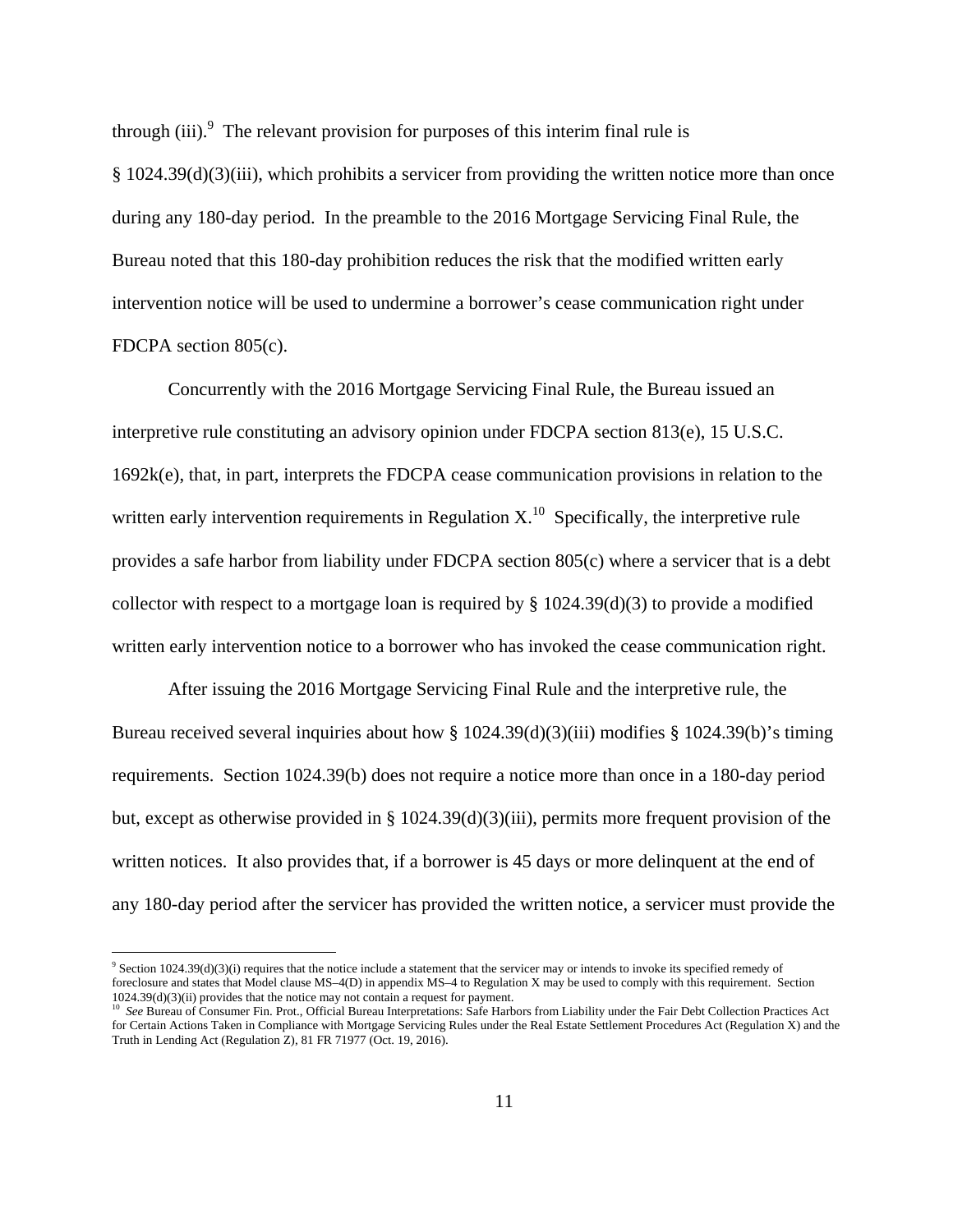written notice again no later than 180 days after the provision of the prior written notice. However, with regard to a loan for which a borrower has invoked the cease communication right as described above,  $\S 1024.39(d)(3)(iii)$  prohibits a servicer from providing the notice more than once in any 180-day period.

The Bureau is concerned that, as adopted by the 2016 Mortgage Servicing Final Rule, § 1024.39(d)(3)(iii) imposes too narrow a window for compliance and could provide insufficient guidance as to when and how servicers comply with the timing requirements under certain circumstances. The 180-day prohibition in §  $1024.39(d)(3)(iii)$ , read in conjunction with § 1024.39(b), provides only one day for a servicer to provide a subsequent written notice.<sup>11</sup> Therefore, where a borrower that has invoked the cease communication right is 45 days or more delinquent at the end of the 180-day period after the servicer provided a prior written notice, a servicer would have to provide the next notice on the 180th calendar day after the prior notice, whether or not this day falls on a Saturday, Sunday, or public holiday. The Bureau narrowly tailored the timing requirements in § 1024.39(d) to prevent a servicer subject to the FDCPA from sending frequent, repeated notices that may undermine a borrower's cease communication right under section 805(c) of the FDCPA. The Bureau did not, however, intend for servicers subject to § 1024.39(d)(3) to have a one-day window to provide a subsequent written early intervention notice to borrowers who have invoked their cease communication rights. Thus, the Bureau is amending § 1024.39(d)(3)(iii).

<u>.</u>

<sup>&</sup>lt;sup>11</sup> The Bureau also understands that some stakeholders instead may be interpreting § 1024.39(b) and (d)(3)(iii) together as permitting a servicer to provide the subsequent written notice required by § 1024.39(b) sometime after the 180th day but before the end of the next 180-day period (*e.g.*, by the 360th day). The Bureau does not believe such a reading of § 1024.39(b) and (d)(3)(iii) together is tenable and is concerned that, if servicers act in accordance, borrowers would be deprived of timely receiving important loss mitigation information.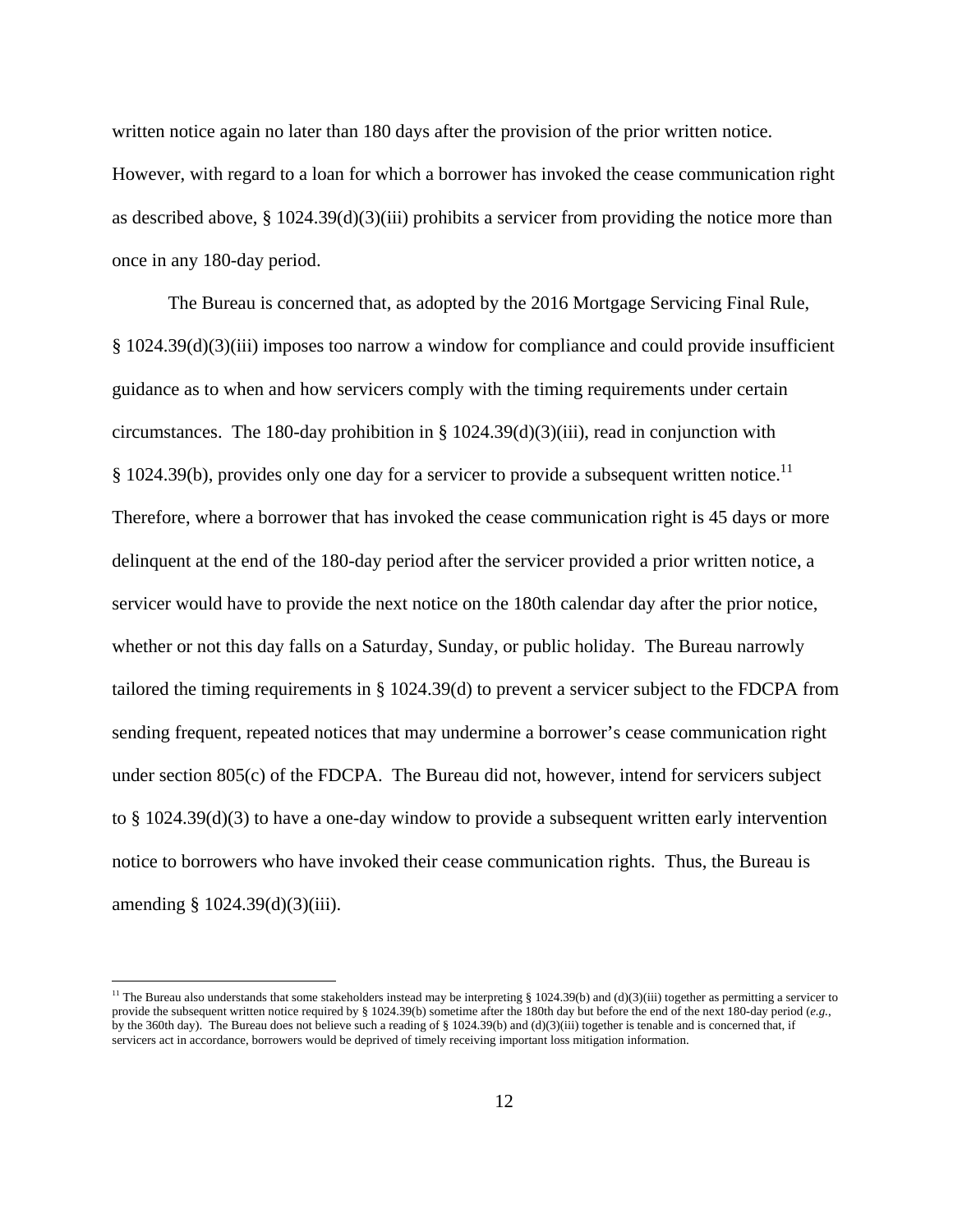As amended § 1024.39(d)(3)(iii) retains the general 180-day prohibition but also specifies that, if a borrower is 45 days or more delinquent at the end of any 180-day period after the servicer has provided the written notice, a servicer must provide the written notice again no later than 190 days after the provision of the prior written notice. If a borrower is less than 45 days delinquent at the end of any 180-day period after the servicer has provided the written notice, a servicer must provide the written notice again no later than 45 days after the payment due date for which the borrower remains delinquent or 190 days after the provision of the prior written notice, whichever is later. In effect, the interim final rule provides servicers a 10-day window to provide any required notices at the end of the 180-day period. The Bureau believes that a 10-day window at the end of the 180-day period affords servicers sufficient time to provide the notice while also ensuring that servicers provide the subsequent notice in a timely way, maximizing a borrower's opportunities to pursue loss mitigation and avoid further delinquency.

The Bureau seeks comment on whether the interim final rule permits servicers to timely provide the notice at the end of the 180-day period. The Bureau also seeks comment on whether the interim final rule adequately protects consumers who have invoked their cease communication rights while affording them timely access to information about loss mitigation.

#### **VI. Effective Date**

Section 1024.39(d), as amended by the 2016 Mortgage Servicing Final Rule, becomes effective October 19, 2017. Thus, this interim final rule, which further amends § 1024.39(d)(3)(iii), also becomes effective October 19, 2017.

# **VII. Dodd-Frank Act Section 1022(b) Analysis**

In developing this interim final rule, the Bureau has considered the potential benefits, costs, and impacts as required by section 1022(b)(2) of the Dodd-Frank Act. Specifically,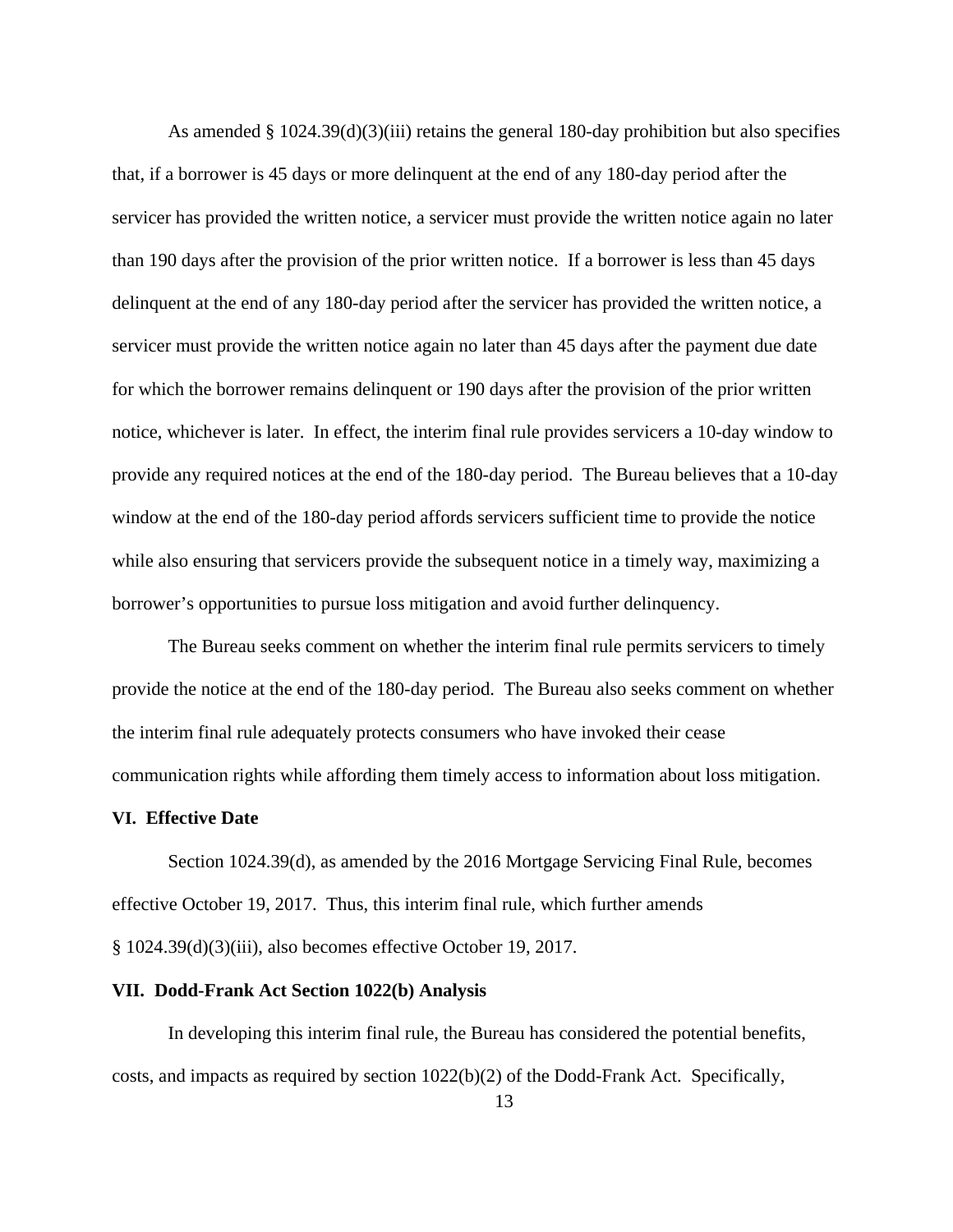section 1022(b)(2) calls for the Bureau to consider the potential benefits and costs of a regulation to consumers and covered persons, including the potential reduction of consumer access to consumer financial products or services, the impact on depository institutions and credit unions with \$10 billion or less in total assets as described in section 1026 of the Dodd-Frank Act, and the impact on consumers in rural areas. In addition, 12 U.S.C. 5512(b)(2)(B) directs the Bureau to consult, before and during the rulemaking, with appropriate prudential regulators or other Federal agencies, regarding consistency with the objectives those agencies administer. The Bureau consulted, or offered to consult with, the prudential regulators, the Securities and Exchange Commission, the Department of Housing and Urban Development (HUD), the HUD Office of Inspector General, the Federal Housing Finance Agency, the Federal Trade Commission, the Department of the Treasury, the Department of Agriculture, and the Department of Veterans Affairs, including regarding consistency with any prudential, market, or systemic objectives administered by these agencies.

The Bureau previously considered the benefits, costs, and impacts of the 2016 Mortgage Servicing Final Rule's major provisions.<sup>12</sup> The baseline<sup>13</sup> for this discussion is the mortgage servicing market as it would exist "but for" this interim final rule; that is, the Bureau considers the benefits, costs, and impacts of this interim final rule on consumers and covered persons relative to the baseline established by the 2016 Mortgage Servicing Final Rule.

In considering the relevant potential benefits, costs, and impacts of this interim final rule, the Bureau has used feedback received to date and has applied its knowledge and expertise

 $\overline{a}$ 

<sup>12 81</sup> FR 72160, 72351 (Oct. 19, 2016).

<sup>&</sup>lt;sup>13</sup> The Bureau has discretion in any rulemaking to choose an appropriate scope of analysis with respect to potential benefits, costs, and impacts and an appropriate baseline.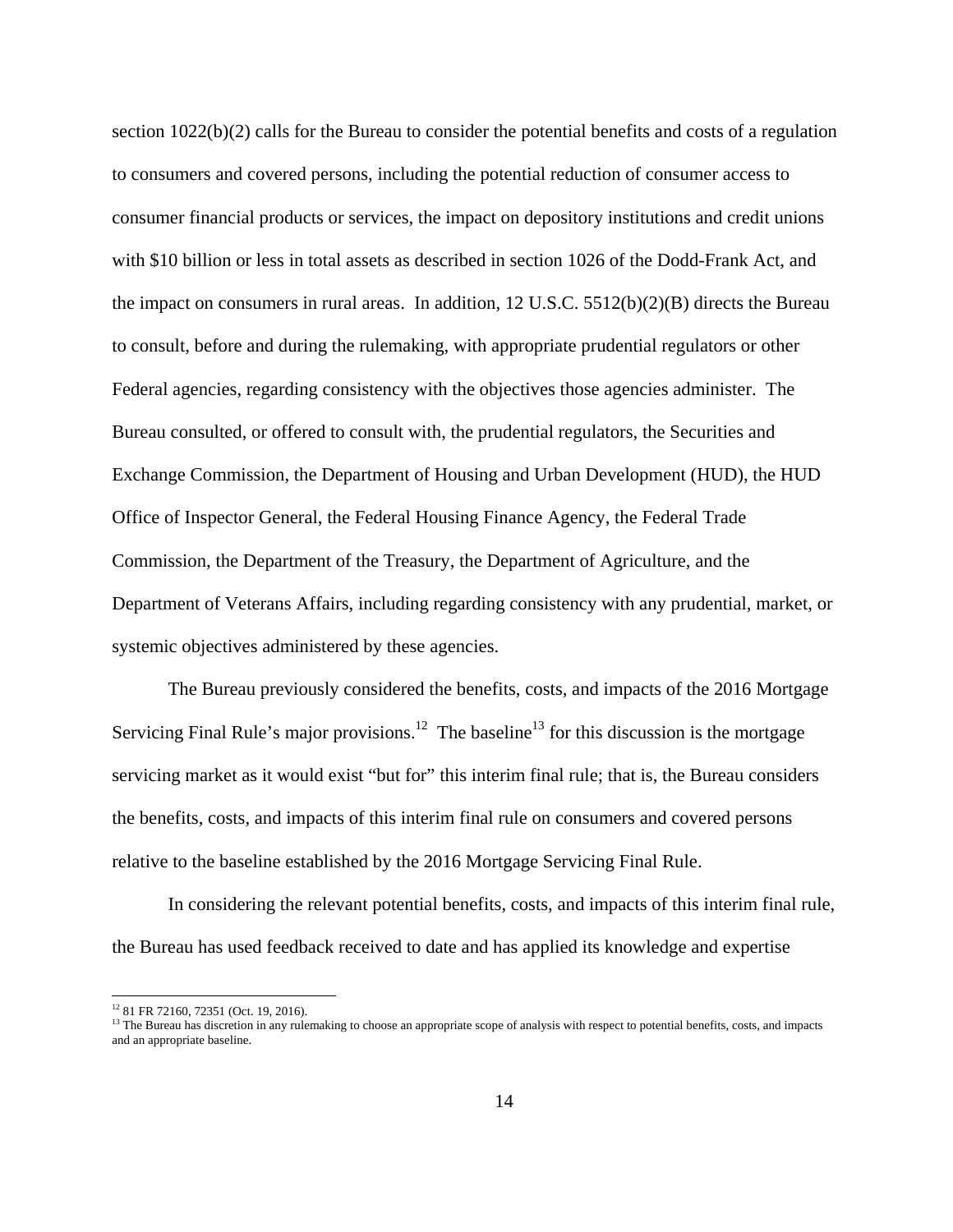concerning consumer financial markets. The discussion below of these potential costs, benefits, and impacts is qualitative, reflecting both the specialized nature of the amendments and the fact that the 2016 Mortgage Servicing Final Rule, which establishes the baseline for the Bureau's analysis, is not yet in effect. The Bureau requests comment on this discussion generally as well as the submission of data or other information that could inform the Bureau's consideration of the potential benefits, costs, and impacts of the interim final rule.

The interim final rule's provisions generally would decrease burden incurred by industry participants by modifying the timing requirements for certain disclosures required under the 2016 Mortgage Servicing Final Rule. As is described in more detail below, the Bureau does not believe that these changes would have a significant enough impact on consumers or covered persons to affect consumer access to consumer financial products and services.

*Timing of written early intervention notice for borrowers who have invoked their cease communication rights under the FDCPA.* The interim final rule revises § 1024.39(d)(3)(iii) to specify when a servicer must provide the modified written early intervention notice, as required by § 1024.39(b) and (d), at the end of the 180-day period after the servicer provided a prior written notice. Section 1024.39(b) requires that a servicer must provide a written early intervention notice to certain borrowers no more than 180 days after the servicer previously provided the notice. Section 1024.39(d) generally provides that servicers that are subject to the FDCPA with respect to borrowers who have invoked their cease communication rights pursuant to section 805(c) of the FDCPA must provide a modified written early intervention notice to those borrowers under certain circumstances. As originally adopted  $\S 1024.39(d)(3)(iii)$  would have provided that a servicer may not provide the modified notice more than once during any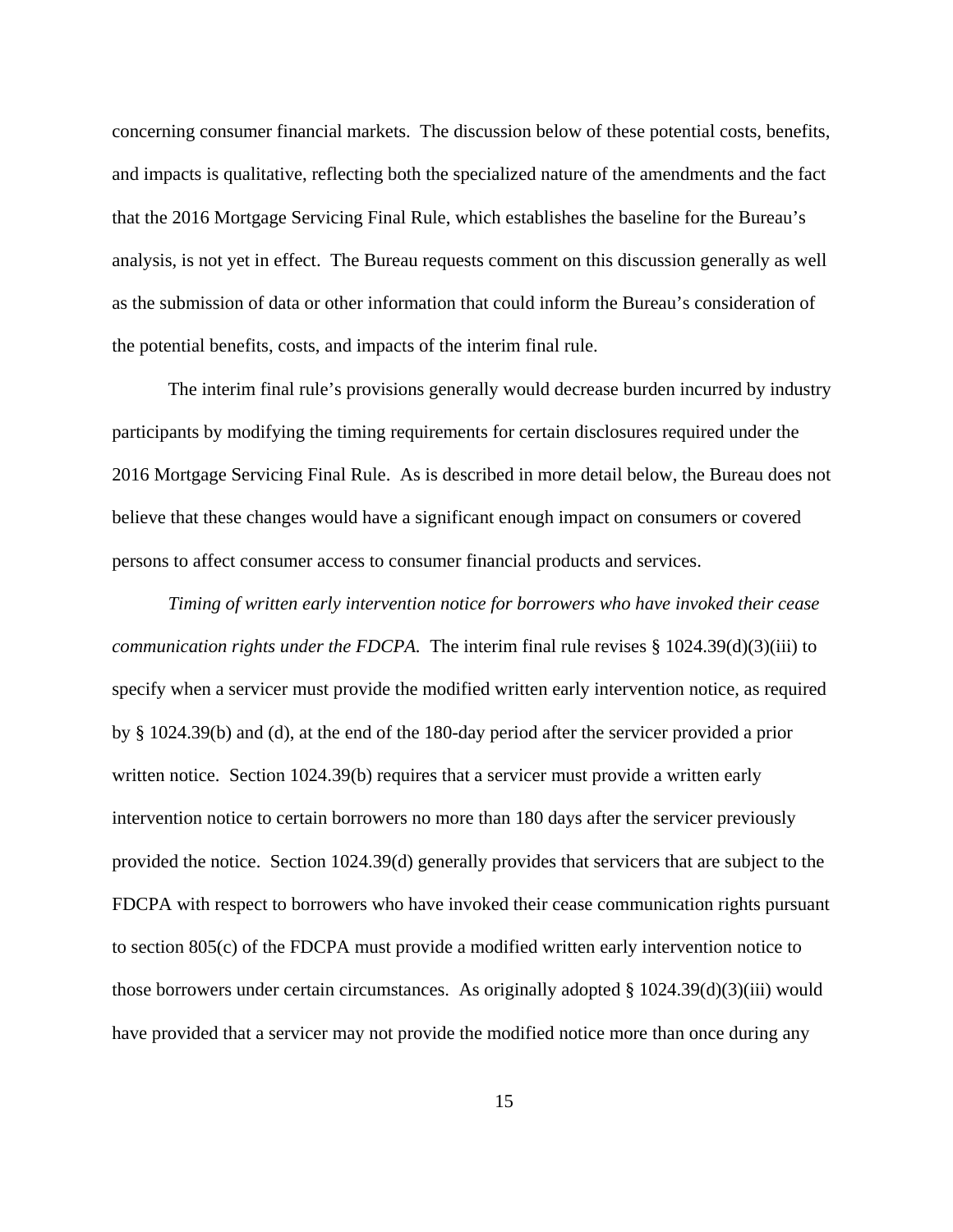180-day period. Currently, the 180-day prohibition in § 1024.39(d)(3)(iii), read in conjunction with § 1024.39(b), provides only one day for a servicer to provide a subsequent written notice.

Under the interim final rule, revised  $\S 1024.39(d)(3)(iii)$  gives servicers a 10-day window to provide the required notices at the end of the 180-day period.<sup>14</sup> This provision will benefit covered persons by modifying the timing requirements for the early intervention notice and providing more than a one-day window. This will benefit servicers by providing additional flexibility in the timing for providing these notices.

The interim final rule may have the effect of delaying the date on which some borrowers receive written early intervention information about loss mitigation options. However, this delay in no case exceeds 10 days, and will affect only a limited subset of delinquent borrowers: those who have invoked their FDCPA cease communication rights and are 45 days or more delinquent at the end of the 180-day period following provision of a prior written early intervention notice. Given that servicers may not be subject to the FDCPA with respect to many of the loans they service and that many borrowers will not choose to invoke the FDCPA's cease communication rights, the Bureau expects that the number of affected borrowers is small.<sup>15</sup> Given that the delay under the interim final rule is limited and would likely apply to only a small subset of borrowers, the Bureau does not anticipate that the overall effect on consumers will be significant.

 $\overline{a}$ 

<sup>&</sup>lt;sup>14</sup> In particular, revised § 1024.39(d)(3)(iii) would retain the 180-day prohibition but would also specify: (1) if a borrower is 45 days or more delinquent at the end of any 180-day period after the servicer has provided the written notice, a servicer must provide the written notice again no later than 190 days after the provision of the prior written notice, and (2) if a borrower is less than 45 days delinquent at the end of any 180-day period after the servicer has provided the written notice, a servicer must provide the written notice again no later than 45 days after the payment due date for which the borrower remains delinquent or 190 days after the p

<sup>&</sup>lt;sup>15</sup> Borrowers generally have FDCPA protections only with respect to debt collectors. A servicer is not considered a debt collector for purposes of the FDCPA based on acquiring servicing rights to a mortgage loan before the mortgage loan is in default. Therefore, if a servicer obtains servicing rights to a mortgage loan and the borrower subsequently goes into default on that mortgage loan, the servicer generally is not covered by the FDCPA with respect to that mortgage loan based on its servicing of that loan.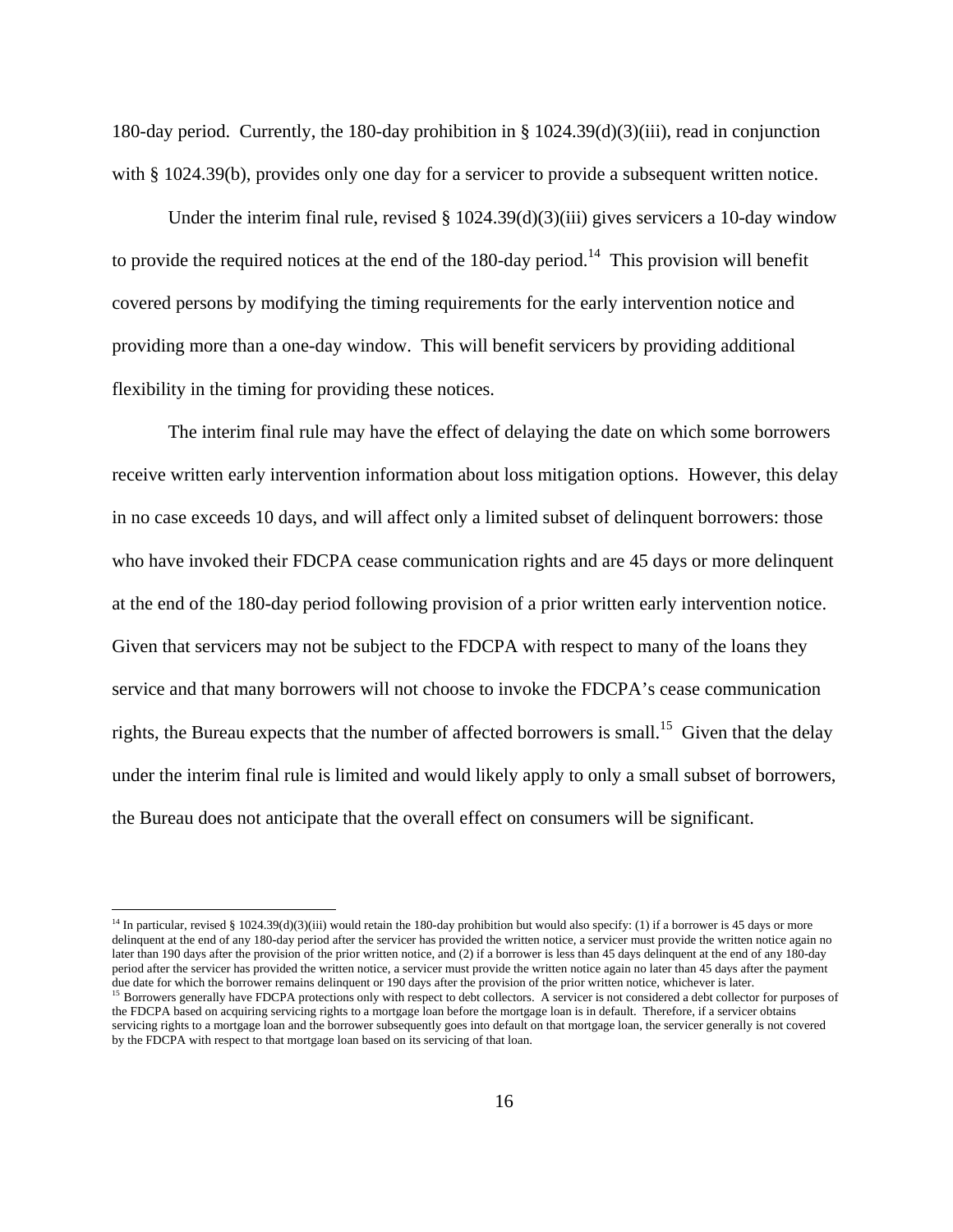*Potential specific impacts of the interim final rule.* The Bureau believes that a large fraction of depository institutions and credit unions with \$10 billion or less in total assets that are engaged in servicing mortgage loans qualify as "small servicers" for purposes of the mortgage servicing rules because they service 5,000 or fewer loans, all of which they or an affiliate own or originated. Small servicers are not subject to Regulation  $X \S 1024.39$ , and so are not affected by the amendments in this interim final rule.

With respect to servicers that are not small servicers as defined in § 1026.41(e)(4), the Bureau believes that the consideration of benefits and costs of covered persons presented above provides a largely accurate analysis of the impacts of the final rule on depository institutions and credit unions with \$10 billion or less in total assets that are engaged in servicing mortgage loans.

The Bureau has no reason to believe that the additional timing flexibility offered to covered persons by this interim final rule would differentially impact consumers in rural areas. The Bureau requests comment regarding the impact of the amended provisions on consumers in rural areas and how those impacts may differ from those experienced by consumers generally.

# **VIII. Regulatory Flexibility Act Analysis**

Because no notice of proposed rulemaking is required, the Regulatory Flexibility Act does not require an initial or final regulatory flexibility analysis.<sup>16</sup>

# **IX. Paperwork Reduction Act**

Under the Paperwork Reduction Act of 1995  $(PRA)$ , <sup>17</sup> Federal agencies are generally required to seek Office of Management and Budget (OMB) approval for information collection

1

 $16$  5 U.S.C. 603(a), 604(a).

<sup>17 44</sup> U.S.C. 3501 *et seq*.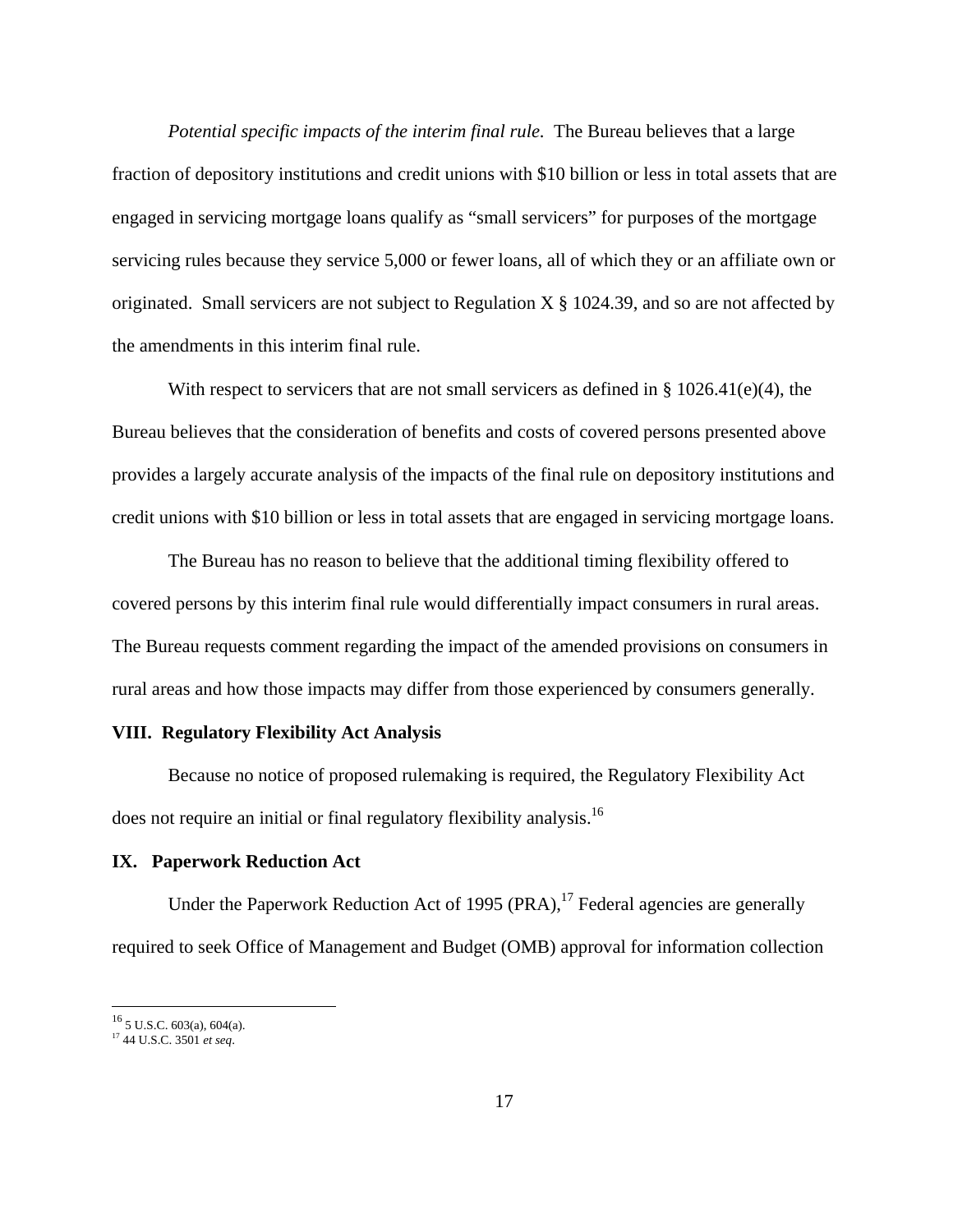requirements prior to implementation. The collections of information related to the 2016 Mortgage Servicing Final Rule have been reviewed and approved by OMB previously in accordance with the PRA and assigned OMB Control Numbers 3170–0016 (Regulation X) and 3170–0015 (Regulation Z). Under the PRA, the Bureau may not conduct or sponsor and, notwithstanding any other provision of law, a person is not required to respond to an information collection unless the information collection displays a valid control number assigned by OMB.

The Bureau has determined that the interim final rule will provide firms with additional flexibility and clarity with respect to what must be disclosed under the 2016 Mortgage Servicing Final Rule; therefore, it will have only minimal impact on the industry-wide aggregate PRA burden relative to the baseline. The Bureau welcomes comments on this determination or any other aspects of this interim final rule for purposes of the PRA. Comments should be submitted to the Bureau as instructed in the **ADDRESSES** part of this notice and to the attention of the Paperwork Reduction Act Officer. All comments will become a matter of public record.

# **List of Subjects**

## *12 CFR Part 1024*

Condominiums, Consumer protection, Housing, Insurance, Mortgages, Mortgagees, Mortgage servicing, Reporting and recordkeeping requirements.

# **Authority and Issuance**

For the reasons set forth in the preamble, the Consumer Financial Protection Bureau amends 12 CFR part 1024 as follows:

#### **PART 1024—REAL ESTATE SETTLEMENT PROCEDURES ACT (REGULATION X)**

1. The authority citation for part 1024 continues to read as follows:

**AUTHORITY:** 12 U.S.C. 2603–2605, 2607, 2609, 2617, 5512, 5532, 5581.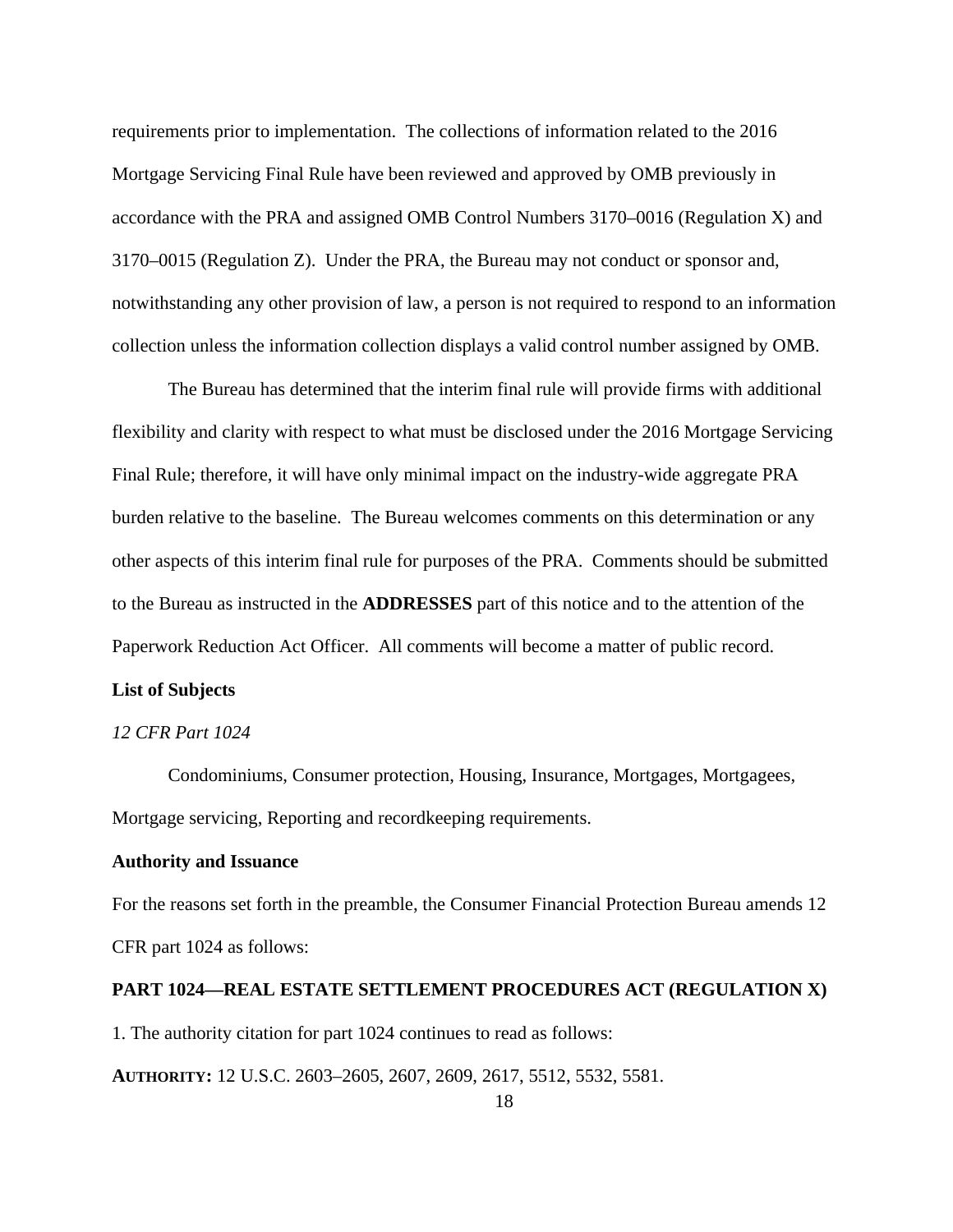# **Subpart C—Mortgage Servicing**

2. Amend  $\S 1024.39$  by revising paragraph  $(d)(3)(iii)$  to read as follows:

# **§ 1024.39 Early intervention requirements for certain borrowers.**

\* \* \* \* \*  $(d) * * * * *$  $(3) * * * * *$ 

(iii) A servicer is prohibited from providing the written notice more than once during any 180-day period. If a borrower is 45 days or more delinquent at the end of any 180-day period after the servicer has provided the written notice, a servicer must provide the written notice again no later than 190 days after the provision of the prior written notice. If a borrower is less than 45 days delinquent at the end of any 180-day period after the servicer has provided the written notice, a servicer must provide the written notice again no later than 45 days after the payment due date for which the borrower remains delinquent or 190 days after the provision of the prior written notice, whichever is later.